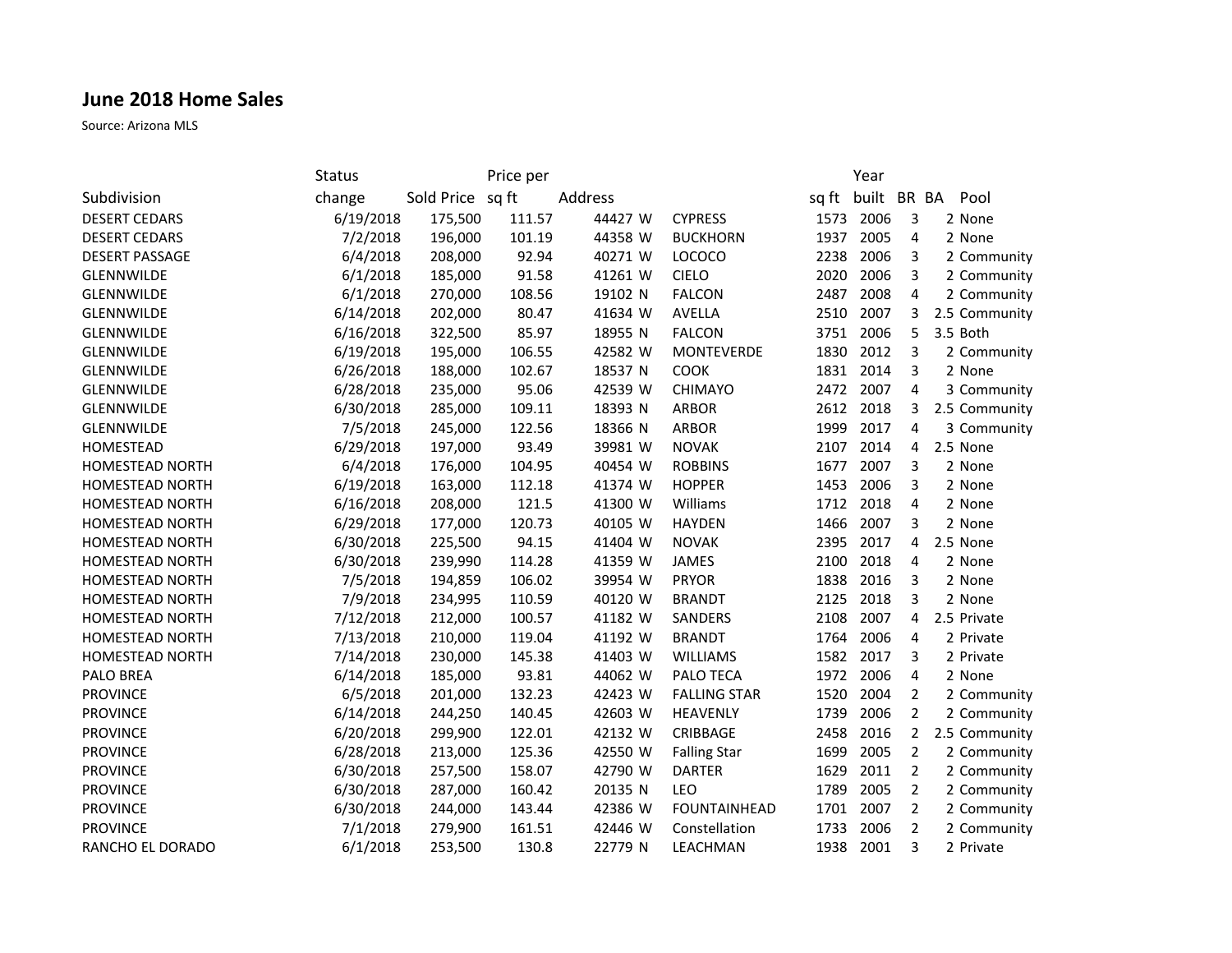| RANCHO EL DORADO          | 6/1/2018  | 180,000 | 124.91 | 21769 N | KIRKLAND               | 1441 2001 |      | 3                       | 2 None      |
|---------------------------|-----------|---------|--------|---------|------------------------|-----------|------|-------------------------|-------------|
| RANCHO EL DORADO          | 6/5/2018  | 170,000 | 101.07 | 43626 W | <b>ELM</b>             | 1682 2002 |      | 3                       | 2 None      |
| RANCHO EL DORADO          | 6/7/2018  | 166,000 | 103.17 | 42665 W | <b>MICHAELS</b>        | 1609      | 2003 | 3                       | 2.5 None    |
| RANCHO EL DORADO          | 6/7/2018  | 182,500 | 80.15  | 42658 W | <b>COLBY</b>           | 2277      | 2003 | 4                       | 2.5 None    |
| RANCHO EL DORADO          | 6/8/2018  | 179,000 | 77.52  | 42694 W | COLBY                  | 2309      | 2003 | 4                       | 2.5 None    |
| RANCHO EL DORADO          | 6/8/2018  | 277,000 | 117.07 | 22376 N | <b>BALBOA</b>          | 2366      | 2001 | 3                       | 2 None      |
| RANCHO EL DORADO          | 6/9/2018  | 313,000 | 103.75 | 21712 N | <b>BACKUS</b>          | 3017      | 2005 | 4                       | 2.5 Private |
| RANCHO EL DORADO          | 6/11/2018 | 242,000 | 124.87 | 43411 W | <b>COURTNEY</b>        | 1938      | 2002 | 3                       | 2 Private   |
| RANCHO EL DORADO          | 6/21/2018 | 249,000 | 101.59 | 22151 N | <b>REIS</b>            | 2451 2004 |      | 3                       | 2 None      |
| RANCHO EL DORADO          | 6/13/2018 | 160,000 | 125.29 | 43669 W | SAGEBRUSH              | 1277      | 2002 | 3                       | 2 None      |
| RANCHO EL DORADO          | 6/18/2018 | 194,900 | 135.25 | 43895 W | <b>CAHILL</b>          | 1441      | 2002 | 3                       | 2 Private   |
| RANCHO EL DORADO          | 6/18/2018 | 321,000 | 81.16  | 22211 N | <b>REINBOLD</b>        | 3955      | 2005 | 5                       | 3 None      |
| RANCHO EL DORADO          | 6/20/2018 | 200,000 | 129.28 | 42843 W | <b>HILLMAN</b>         | 1547      | 2004 | 3                       | 2.5 Private |
| RANCHO EL DORADO          | 6/22/2018 | 168,000 | 126.98 | 22046 N | <b>BRADEN</b>          | 1323      | 2002 | 3                       | 2 None      |
| RANCHO EL DORADO          | 6/26/2018 | 214,950 | 127.57 | 43941 W | WADE                   | 1685      | 2001 | 3                       | 2 Private   |
| RANCHO EL DORADO          | 6/28/2018 | 233,000 | 128.02 | 21702 N | <b>Bradford</b>        | 1820      | 2012 | 3                       | 2 Private   |
| RANCHO EL DORADO          | 6/30/2018 | 195,000 | 103.07 | 43234 W | <b>MICHAELS</b>        | 1892      | 2003 | 3                       | 2 None      |
| RANCHO EL DORADO          | 7/12/2018 | 298,000 | 113.61 | 43462 W | <b>RIO BRAVO</b>       | 2623      | 2003 | $\overline{\mathbf{4}}$ | 3 Private   |
| RANCHO EL DORADO          | 7/12/2018 | 199,900 | 100.45 | 43938 W | CAREY                  | 1990      | 2002 | 3                       | 2 None      |
| RANCHO EL DORADO          | 7/13/2018 | 155,000 | 107.93 | 42359 W | SUNLAND                | 1436      | 2003 | 3                       | 2 None      |
| RANCHO EL DORADO          | 7/13/2018 | 225,000 | 91.13  | 41876 W | <b>MICHAELS</b>        | 2469      | 2005 | 4                       | 3 Community |
| RANCHO EL DORADO          | 7/13/2018 | 195,000 | 85.64  | 42268 W | <b>MICHAELS</b>        | 2277      | 2004 | 4                       | 2.5 None    |
| RANCHO EL DORADO          | 7/14/2018 | 180,000 | 128.02 | 21487 N | <b>DAVIS</b>           | 1406      | 2007 | 3                       | 2 Private   |
| RANCHO EL DORADO          | 7/17/2018 | 195,000 | 101.93 | 43685 W | <b>RIO GRANDE</b>      | 1913      | 2002 | 4                       | 3 None      |
| RANCHO EL DORADO          | 6/16/2018 | 172,000 | 116.13 | 22644 N | <b>KENNEDY</b>         | 1481      | 2005 | 3                       | 2 None      |
| RANCHO MIRAGE ESTATES     | 6/28/2018 | 259,000 | 80.13  | 38168 W | MONTSERRAT             | 3232      | 2007 | 5                       | 2.5 None    |
| RANCHO MIRAGE ESTATES     | 7/13/2018 | 203,900 | 110.94 | 19503 N | <b>RAVELLO</b>         | 1838      | 2017 | 3                       | 2 None      |
| RANCHO MIRAGE ESTATES     | 6/19/2018 | 184,900 | 133.12 | 38143 W | <b>VERA CRUZ</b>       | 1389      | 2017 | 3                       | 2 None      |
| RANCHO MIRAGE ESTATES     | 6/26/2018 | 192,900 | 124.29 | 19550 N | SALERNO                | 1552 2017 |      | 3                       | 2 None      |
| RANCHO MIRAGE ESTATES     | 6/27/2018 | 217,500 | 84.89  | 38221 W | Merced                 | 2562      | 2013 | 4                       | 2.5 None    |
| SANTA ROSA SPRINGS        | 6/22/2018 | 225,000 | 103.35 | 42249 W | <b>LUNAR</b>           | 2177      | 2006 | 4                       | 3 Private   |
| SANTA ROSA SPRINGS        | 6/30/2018 | 193,990 | 114.58 | 16735 N | LUNA                   | 1693      | 2018 | 3                       | 2 None      |
| SANTA ROSA SPRINGS        | 6/30/2018 | 204,900 | 79.88  | 41763 W | <b>MANO</b>            | 2565      | 2006 | 3                       | 3 None      |
| SANTA ROSA SPRINGS        | 7/14/2018 | 178,000 | 137.77 | 17189 N | <b>MORENO</b>          | 1292      | 2017 | 3                       | 1.8 None    |
| <b>SANTA ROSA SPRINGS</b> | 7/4/2018  | 175,000 | 108.02 | 42236 W | CALLE                  | 1620      | 2006 | 4                       | 2 None      |
| SENITA                    | 6/12/2018 | 179,000 | 73.84  | 18400 N | <b>IBIS</b>            | 2424      | 2008 | 4                       | 3 None      |
| <b>SENITA</b>             | 6/12/2018 | 175,000 | 96.37  | 43845 W | Elizabeth              | 1816      | 2005 | 3                       | 2 None      |
| <b>SENITA</b>             | 6/28/2018 | 248,000 | 74.41  | 19427 N | <b>WILSON</b>          | 3333      | 2007 | 4                       | 3 Private   |
| <b>SENITA</b>             | 7/11/2018 | 245,000 | 75.34  | 43681 W | <b>MARICOPA</b>        | 3252      | 2007 | 4                       | 3 None      |
| <b>SENITA</b>             | 6/21/2018 | 172,000 | 113.98 | 42744 W | <b>ELIZABETH</b>       | 1509      | 2008 | 3                       | 2 None      |
| <b>SENITA</b>             | 7/7/2018  | 190,000 | 85.5   | 42973 W | <b>CAMINO DE JANOS</b> | 2222 2007 |      | 5                       | 3 None      |